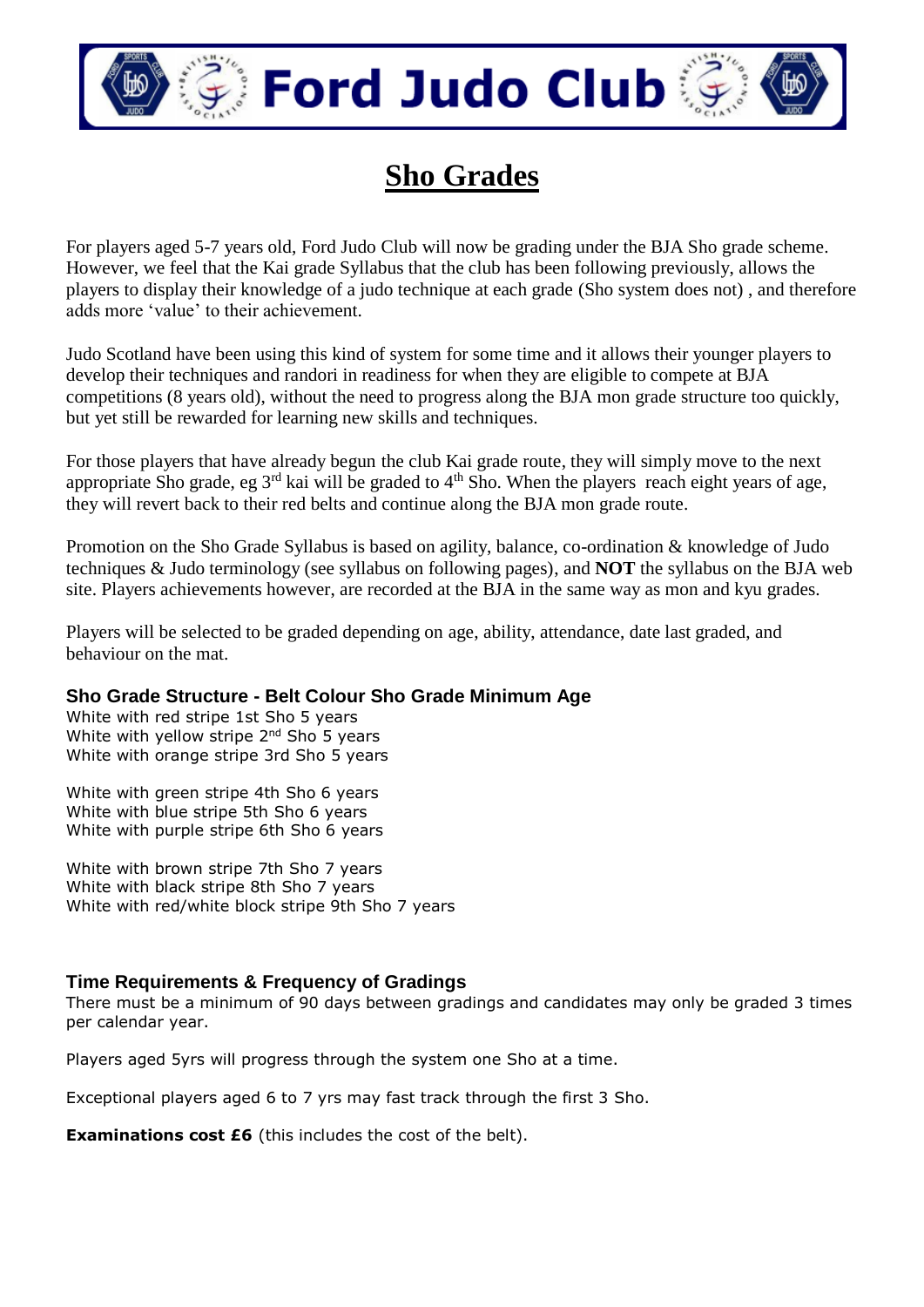### **Sho GRADE PROMOTION SYLLABUS**

## **for Players aged 5 to 7 years**

| 1 <sup>st</sup> Sho                |                                |                     |
|------------------------------------|--------------------------------|---------------------|
|                                    |                                |                     |
| <b>Fundamental</b>                 | Technique                      | Terminology         |
| Ushiro-ukemi from crouching        | Kesa-gatame                    | What does Rei mean? |
|                                    |                                | Health & Safety     |
| Commando crawl                     | Demonstrate a sleeve and lapel |                     |
|                                    | grip right or left handed      |                     |
| Bear crawl, forwards and backwards |                                |                     |
|                                    |                                |                     |
| Hopping, left and right leg        |                                |                     |

| 2nd Sho                                              |                                                                                                       |                                  |
|------------------------------------------------------|-------------------------------------------------------------------------------------------------------|----------------------------------|
|                                                      |                                                                                                       |                                  |
| <b>Fundamental</b>                                   | Technique                                                                                             | Terminology                      |
| Ushiro-ukemi from sitting on                         | O-soto-otoshi                                                                                         | What does Hajime and Matte mean? |
| partners back                                        |                                                                                                       | Respect                          |
| Travelling on your back                              | Demonstrate the correct bowing<br>procedure for Tachi-rei (Standing<br>bow) and Za-rei (Kneeling bow) |                                  |
| Duck Walk, forwards and backwards                    |                                                                                                       |                                  |
| Ayumi-ashi - Walking step, forwards<br>and backwards |                                                                                                       |                                  |

| <b>Fundamental</b>                | Technique                      | Terminology                            |
|-----------------------------------|--------------------------------|----------------------------------------|
| Ushiro-ukemi from standing        | Osoto-otoshi into Kesa-gatame  | What does Sono-mama and Yoshi<br>mean? |
| Long jump, from squat             | Escape from Kesa-gatame by     |                                        |
|                                   | trapping Uke's leg             | Question: In which country was judo    |
| High jump, knees to chest         |                                | devised?                               |
|                                   | Demonstrate correct wearing of |                                        |
| Star Jumps                        | the judogi (judo uniform) and  |                                        |
|                                   | tying of the obi (belt)        |                                        |
| Scissor Jumps                     |                                |                                        |
|                                   |                                |                                        |
| Ayumi-ashi - Walking step, moving |                                |                                        |
| with a partner                    |                                |                                        |
|                                   |                                |                                        |



 *Backward Breakfall Major Outer Drop Scarf Hold*



Ushiro Ukemi O-soto-otoshi Kesa-Gatame

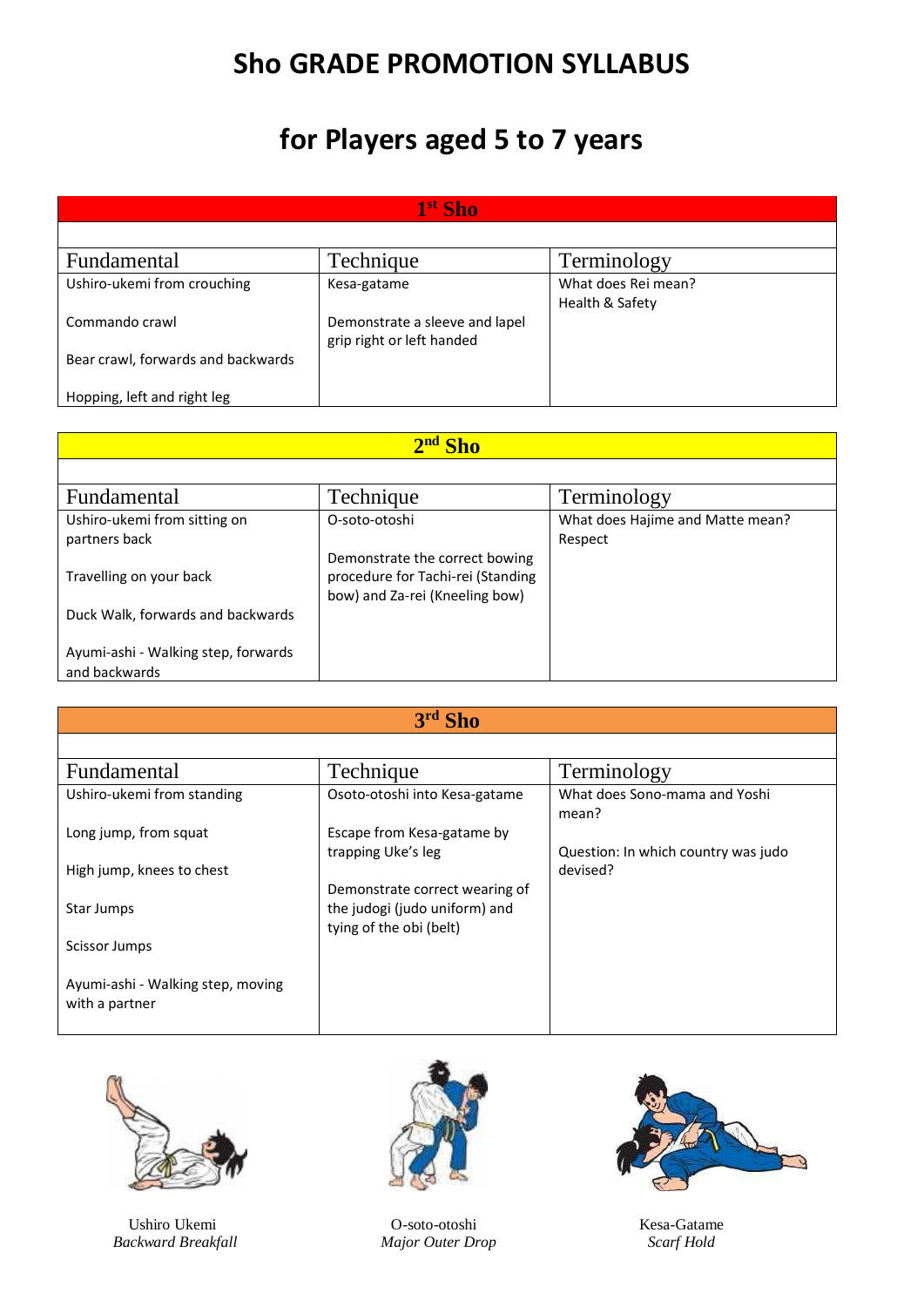| 4 <sup>th</sup> Sho                           |             |                                         |
|-----------------------------------------------|-------------|-----------------------------------------|
|                                               |             |                                         |
| <b>Fundamental</b>                            | Technique   | Terminology                             |
| Yoko-ukemi, from crouching                    | Mune-gatame | What does Osae-komi and Toketa<br>mean? |
| Forward Roll, from crouching<br><b>Bridge</b> |             |                                         |
| Okuri-ashi - Sliding step, left and<br>right  |             |                                         |

| $5th$ Sho                                                          |               |                              |
|--------------------------------------------------------------------|---------------|------------------------------|
|                                                                    |               |                              |
| <b>Fundamental</b>                                                 | Technique     | Terminology                  |
| Backward Roll, from crouching                                      | De-ashi-barai | What does Uke and Tori mean? |
| Shrimping                                                          |               |                              |
| Okuri-ashi - Sliding step, facing in<br>and facing out and turning |               |                              |

| Sho                                                 |                                                             |                                          |
|-----------------------------------------------------|-------------------------------------------------------------|------------------------------------------|
|                                                     |                                                             |                                          |
| <b>Fundamental</b>                                  | Technique                                                   | Terminology                              |
| Yoko-ukemi, from standing                           | De-ashi-barai into Mune-gatame                              | What does Dojo, Judogi and Zori<br>mean? |
| Judo bunny hop                                      | Escape from Mune-gatame using<br>a 'bridge and roll' action | Question: Who is the founder of          |
| Okuri-ashi - Sliding step, moving with<br>a partner |                                                             | modern judo?                             |





 Yoko Ukemi De-Ashi-Barai Mune-Gatame  *Side Breakfall Advanced Foot Sweep Chest Hold*